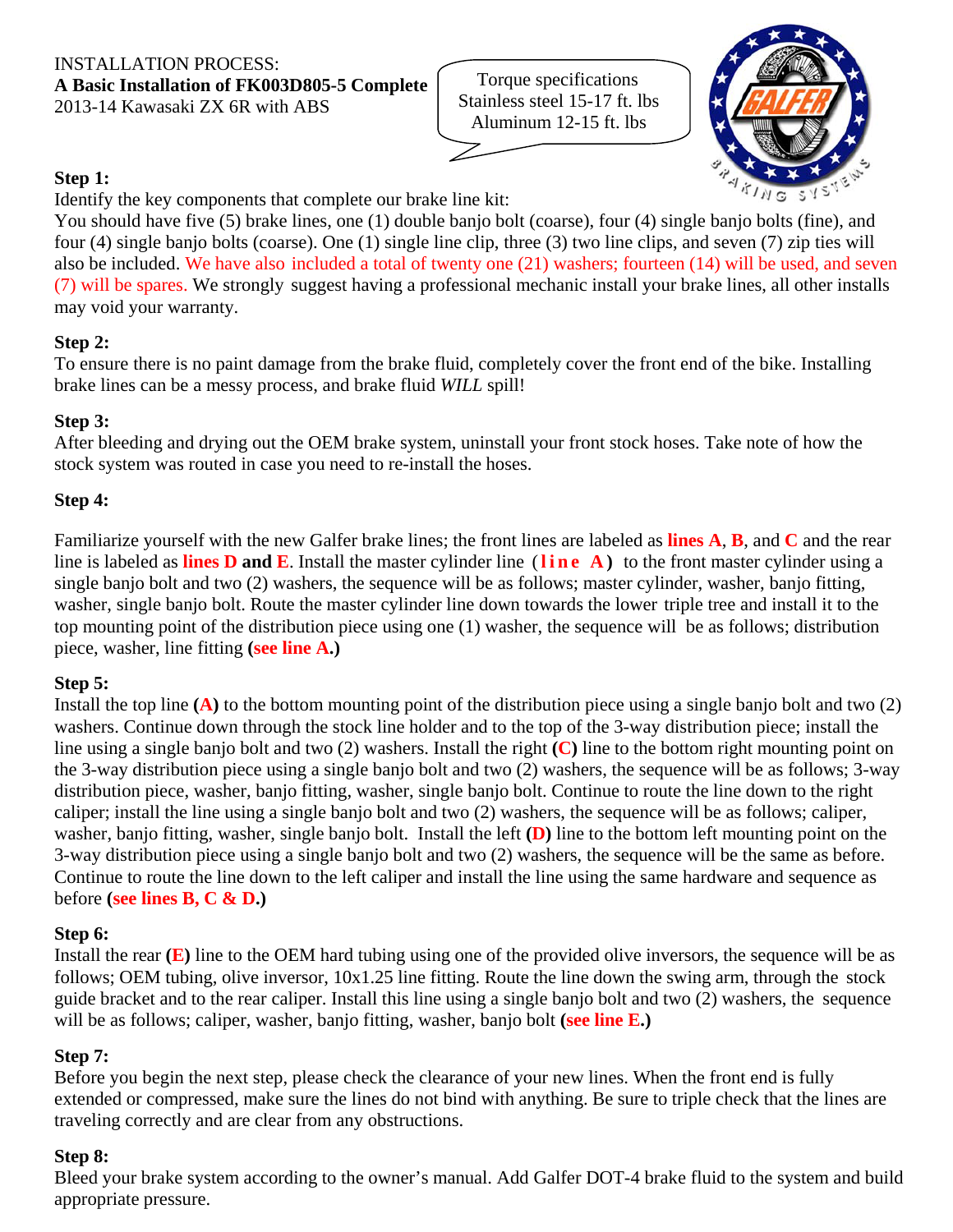#### **Step 9:**

Once you have bled the system, please check the brake fluid level in your master cylinder. Top off your brake fluid according to your manual and close the brake fluid reservoir. To ensure there are no leaks or other issues, zip-tie the brake lever to the throttle for at least 2 hours. If the line(s) are not leaking and all else looks good, (bolts are tight and torqued down to specification, washers are in place, and lines are clear from obstruction) you are now ready to ride with the new brake system.

Please be aware that the overall braking feel has been changed dramatically. We suggest taking it easy while you get used to the new brake lever pressure and feel. We recommend checking your brake system periodically; be sure to check that your bolts are tight and *VERY* carefully check your lines for any leaks or damage. If there are any signs of damage or stress to the lines, the complete brake line kit will need to be replaced. Remember, our brake lines have a LIFETIME WARRANTY! If you have any problems or questions, do not hesitate to call our tech department - **(800) 685-6633**.



Picture 1 – Line A Front Master Cylinder Picture 2 – Lines A & B Routing



Picture 3 – Lines A & B Routing Inside Frame Picture 4 – Lines A & B Routing with Clip-2